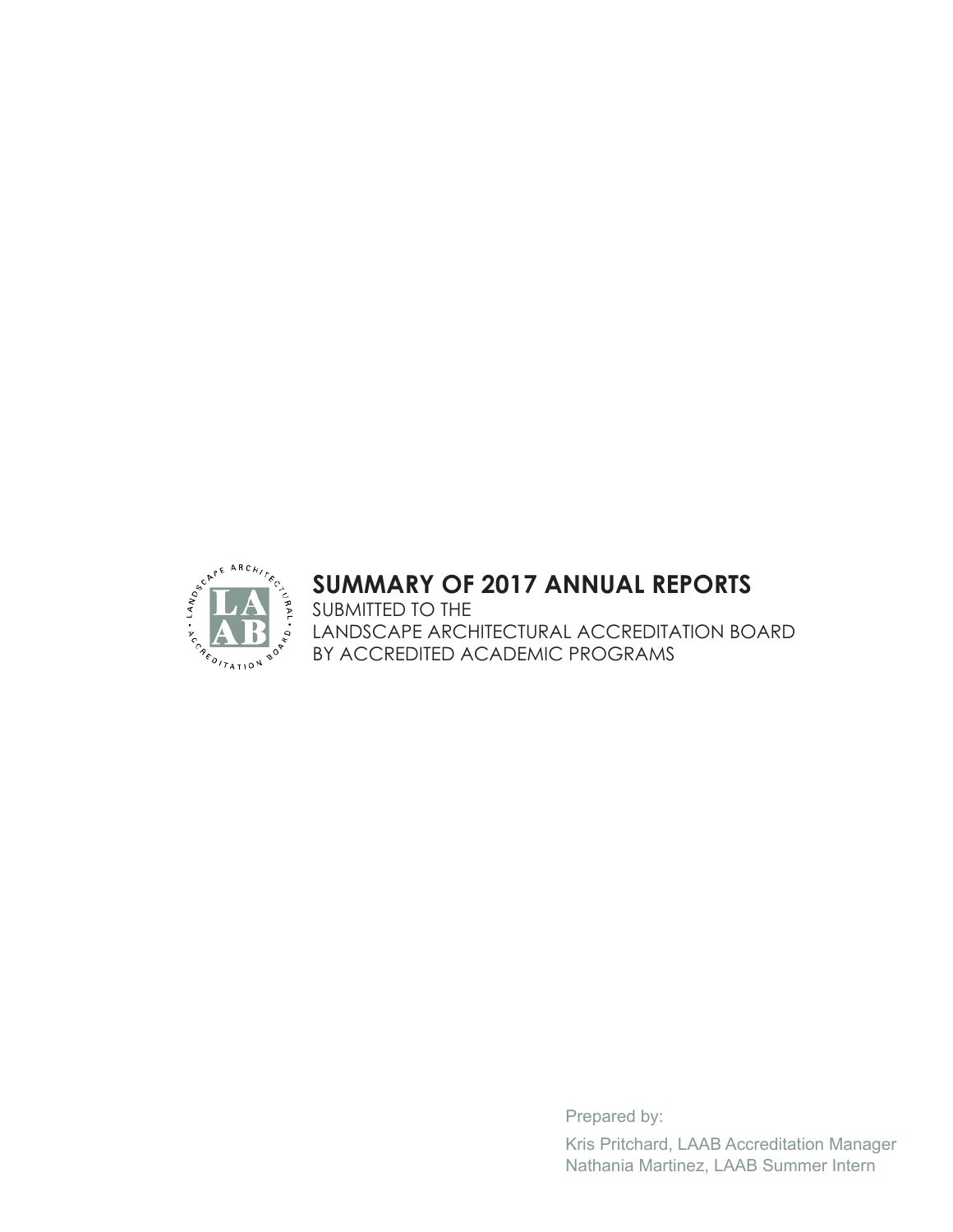

#### **Misson**

The mission of the Landscape Architectural Accreditation Board (LAAB) is to evaluate, advocate for, and advance the quality of education in landscape architectural programs.

LAAB is the accrediting organization for landscape architectural programs. As such, LAAB develops standards to objectively evaluate landscape architectural programs and judges whether a school's landscape architectural program is in compliance with the accreditation standards.

LAAB is comprised of landscape architecture practitioners and academicians, representatives from landscape architecture collateral organizations and public representatives. The collateral organizations are the American Society of Landscape Architects (ASLA), Council of Landscape Architectural Registration Boards (CLARB) and Council of Educators in Landscape Architecture (CELA).

#### Annual Reports

#### **Programs report to LAAB on:**

- Substantial changes in their academic program
- Progress on recommendations from previous accreditation visits
- **Students**
- **Graduates**
- **Budgets**
- Faculty

#### **Purpose**

Annual reports from academic programs are used by LAAB to monitor significant changes and ongoing compliance with accreditation standards in each program between on-site visits. Aggregate data from the reports is used to track trends in landscape architecture education and to communicate with stakeholders, other landscape architecture professional associations and organizations, and the public.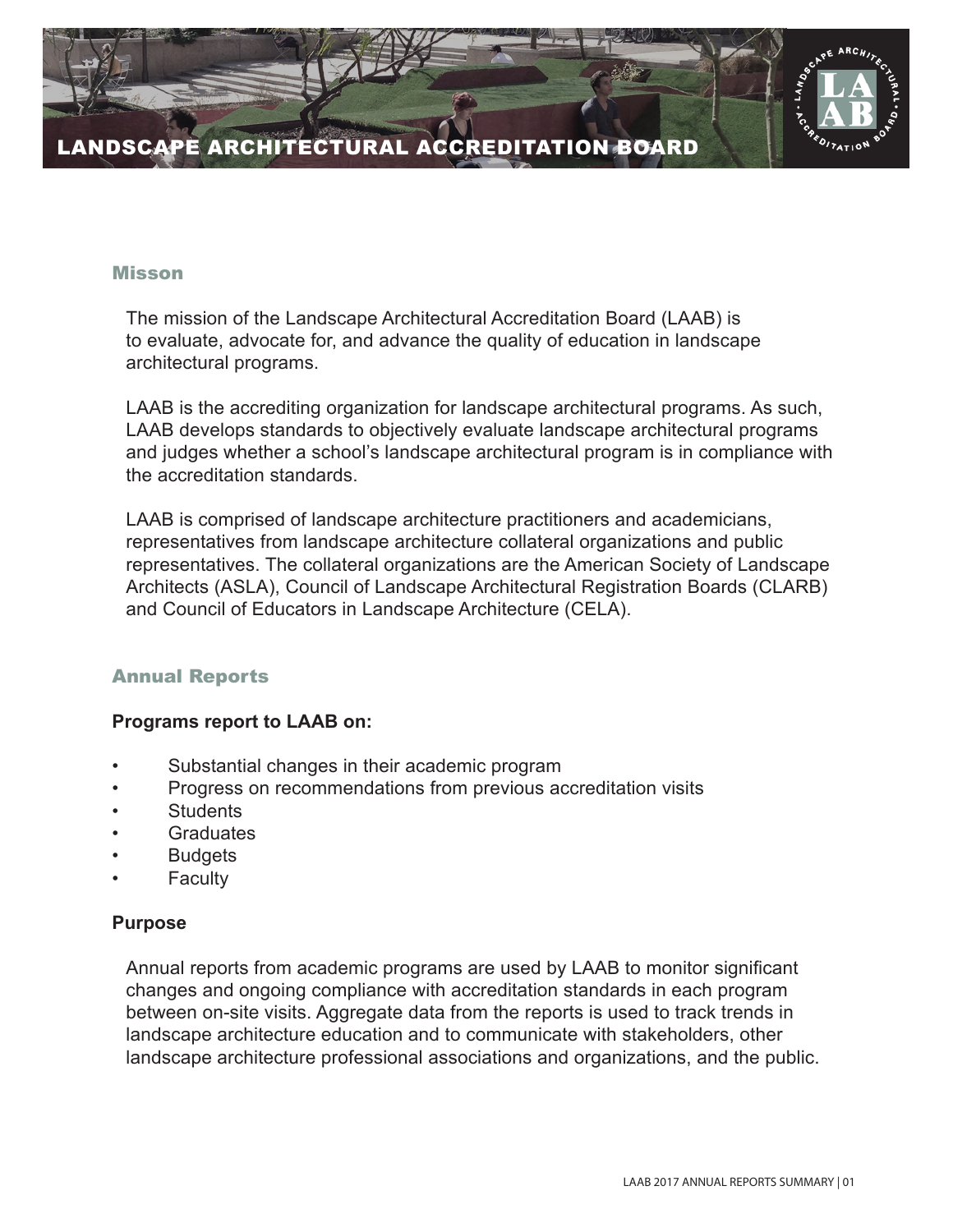

# Inside you will find sections on...

#### ACCREDITED LANDSCAPE ARCHITECTURE PROGRAMS

#### SIGNIFICANT CHANGES IN ACCREDITED LANDSCAPE ARCHITECTURE PROGRAMS

#### STUDENTS ENROLLED IN ACCREDITED LANDSCAPE ARCHITECTURE PROGRAMS

#### GRADUATING CLASS IN ACCREDITED LANDSCAPE ARCHITECTURE PROGRAMS

#### STUDENT RACE AND ETHNICITY

### CURRENT PROGRAM LENGTHS AND TYPES BY INSTITUTION

This summary includes information from the 2016-2017 academic year about the number of landscape architecture academic programs; substantial changes in the programs; student body size and demographic composition; the number of 2017 graduates and their demographic composition; and 2015-2016 academic year graduates' career paths. Budget data reported reflects the unique administrative structure of each program and does not lend itself to aggregate reporting. Errors in faculty data reporting disallows accurate summarization of faculty numbers and composition. All information in the summary is presented as reported by the academic programs. 100% of the 94 accredited programs submitted a 2017 Annual Report.

*Header image credit: ASLA 2013 Student Collaboration Honor Award Recipient. X-Scape. Brett Berger, Student ASLA; Aaron Choi, Student Affiliate ASLA; Christine Phu, Student Affiliate ASLA; and Diego Valencia, Student ASLA, Arizona State University. Faculty Advisor: Philip Horton / Student Team*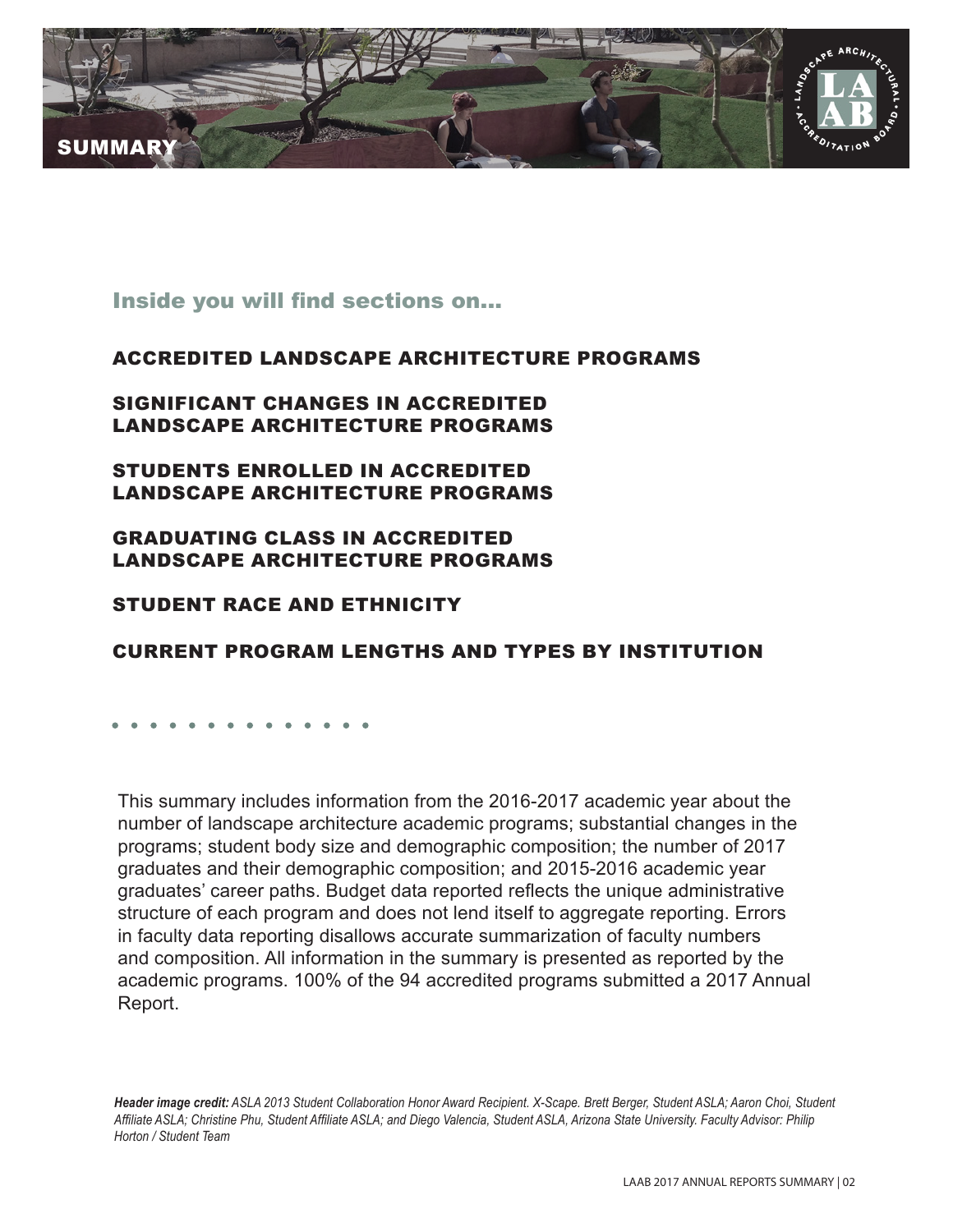





Map based on Longitude (generated) and Latitude (generated). Color shows details about Program Type. Size shows sum of Total Students. Details are shown for Zip Code.

| <b>Total Students</b> |            | Program Type  |
|-----------------------|------------|---------------|
|                       | 10         | <b>MLA</b>    |
|                       | 50         | Undergraduate |
|                       | 100        |               |
|                       | 150        |               |
|                       | $\geq 200$ |               |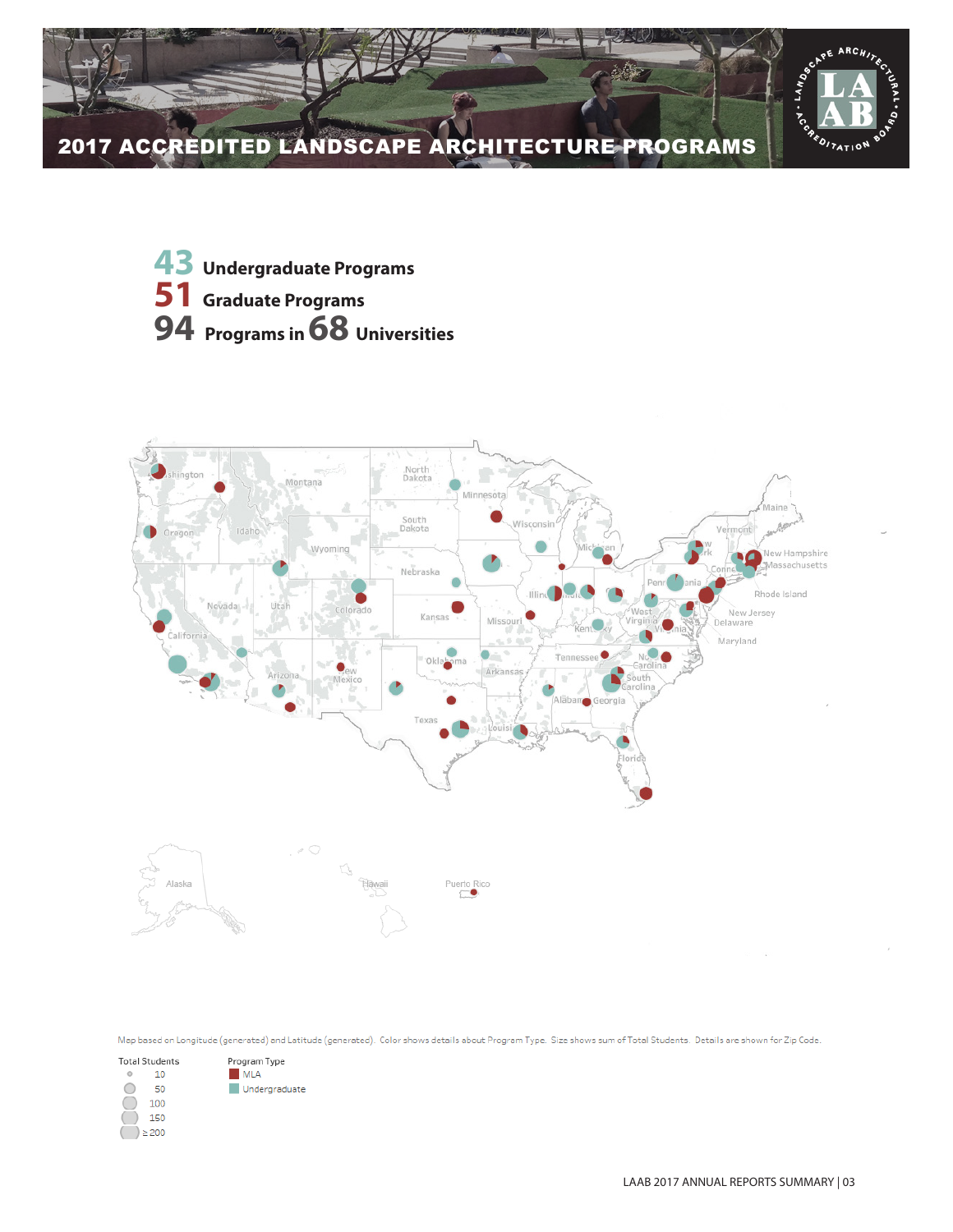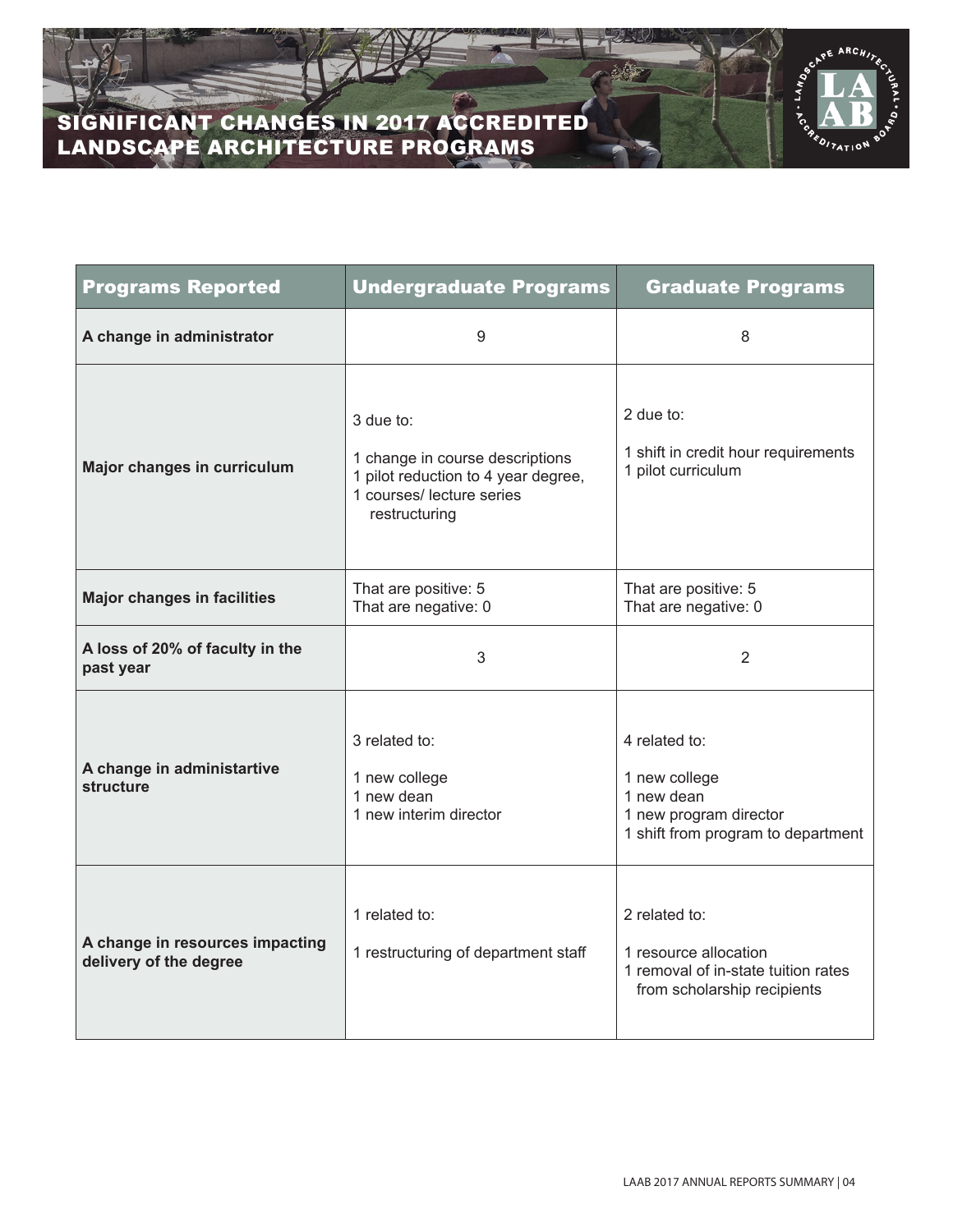# 2017 STUDENTS ENROLLED IN ACCREDITED LANDSCAPE ARCHITECTURE PROGRAMS



Reported Total Enrolled Students does not reflect the total count \* for domestic/international due to discrepancies found in the annual report data collected from programs.

ARCH

PEDITATION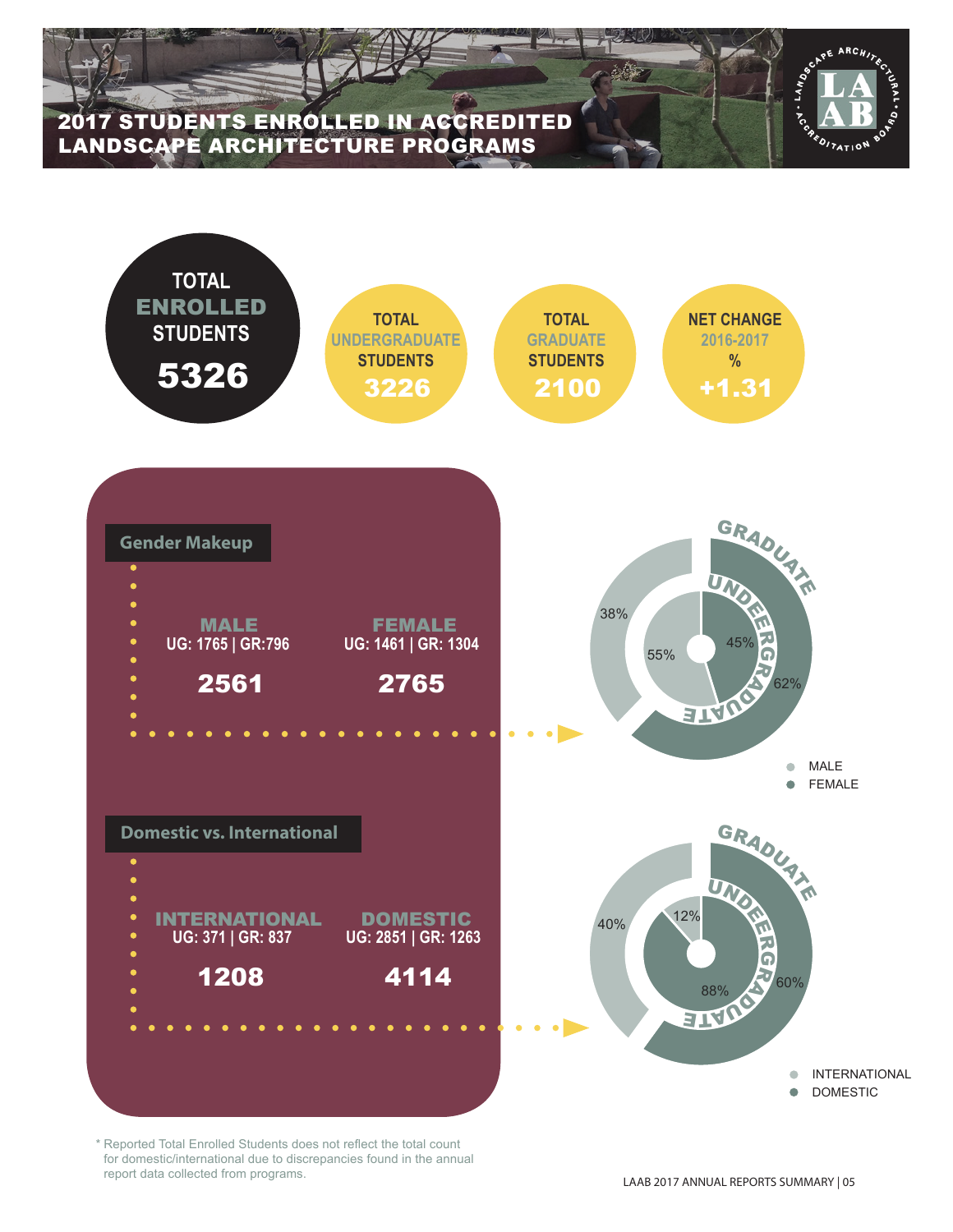# ARCA 2017 GRADUATING CLASS IN ACCREDITED LANDSCAPE  $\epsilon_{\rho_{\texttt{0}T\texttt{A}\texttt{T10}}}$ ARCHITECTURE PROGRAMS



#### **Career Paths**

\* Data reflects career paths for graduates of the 2015-2016 academic year



LAAB 2017 ANNUAL REPORTS SUMMARY | 06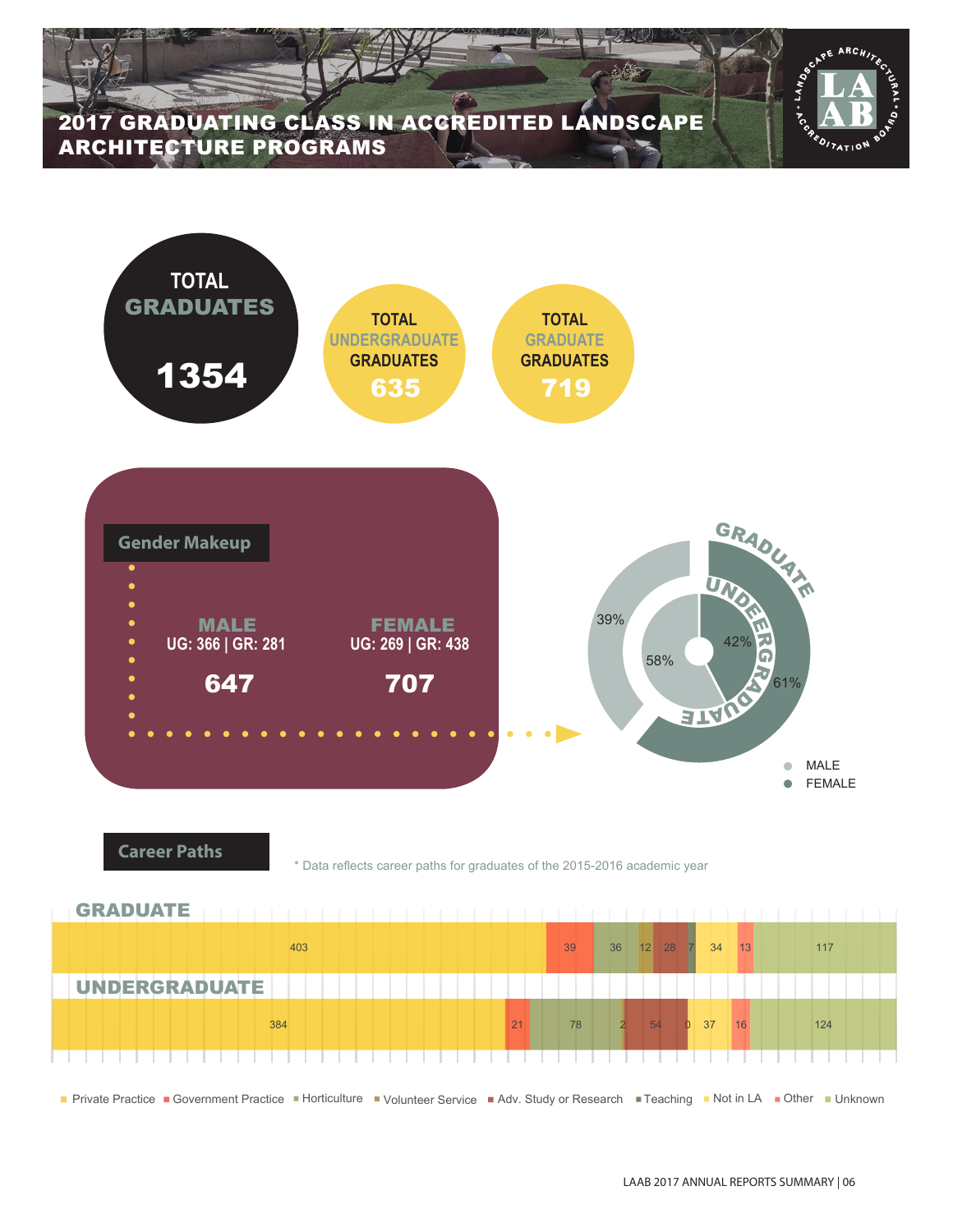

# **Currently Enrolled Students**



#### **Graduating Class**

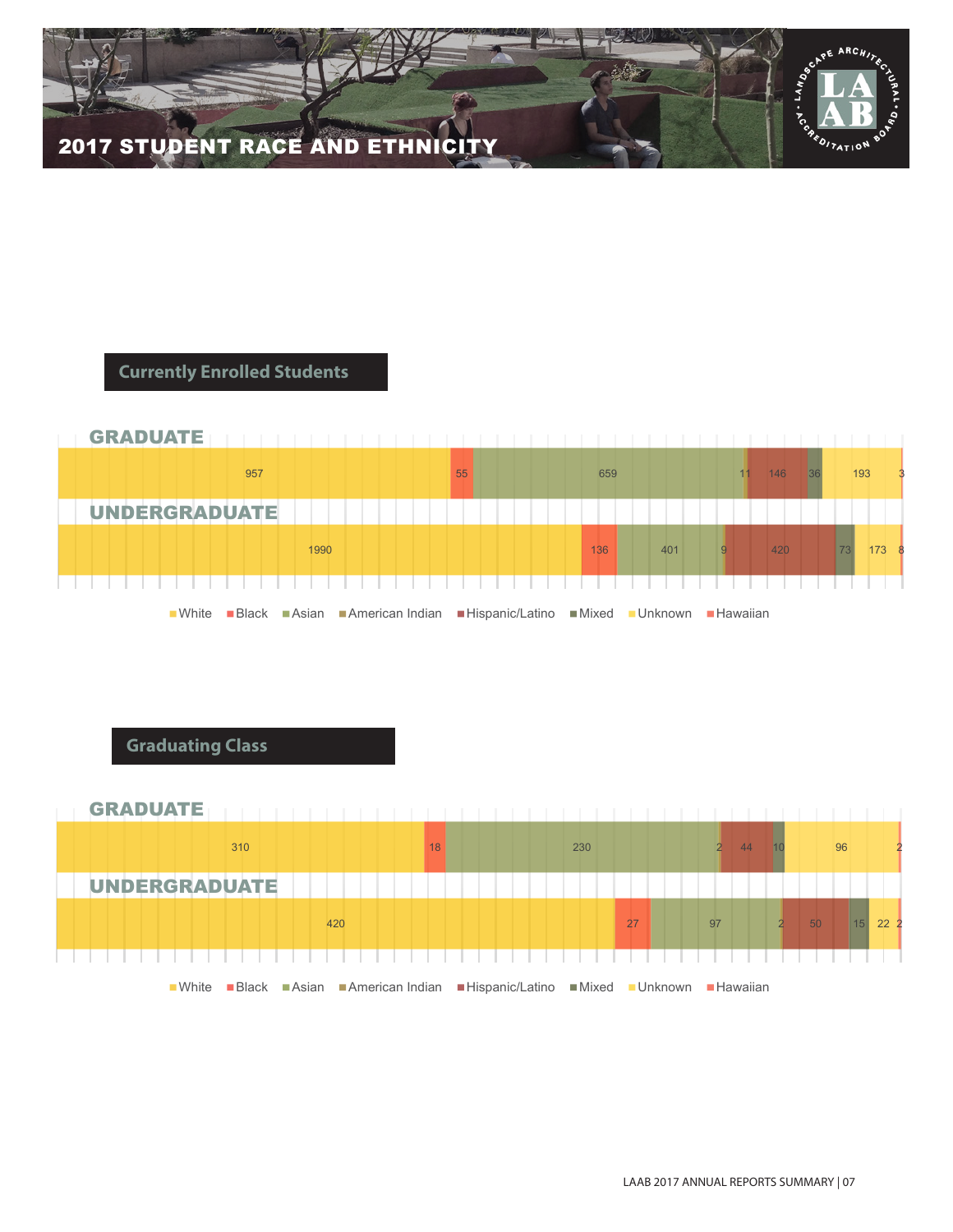

**86 Semester-based Programs 8 Quarter-based Programs**

25

**43 Undergraduate Programs**

**51 Graduate Programs**

**94 Programs in 68 Universities**

5

MLA ONLY

**Auburn University City College of New York Florida International University Harvard University Illinois Institute of Technology Kansas State University Morgan State University North Carolina State University Rhode Island School of Design University of Arizona University of California, Berkeley University of Colorado Denver University of Idaho University of Michigan University of Minnesota University of New Mexico University of Oklahoma University of Pennsylvania University of Southern California University of Tennessee at Knoxville University of Texas at Arlington University of Texas at Austin University of Virginia Washington University in St. Louis Polytechnic University of Puerto Rico**



**Oklahoma State University Michigan State University North Dakota State University Purdue University University of Arkansas**





**Cal Poly State University, San Luis Obispo Colorado State University (BSLA) North Carolina A&T State University (BSLA) Philadelphia University University of California, Davis (BSLA) University of Connecticut (BSLA) University of Kentucky (BSLA) University of Nebraska–Lincoln University of Nevada, Las Vegas University of Rhode Island University of Wisconsin–Madison (BSLA) Washington State University**